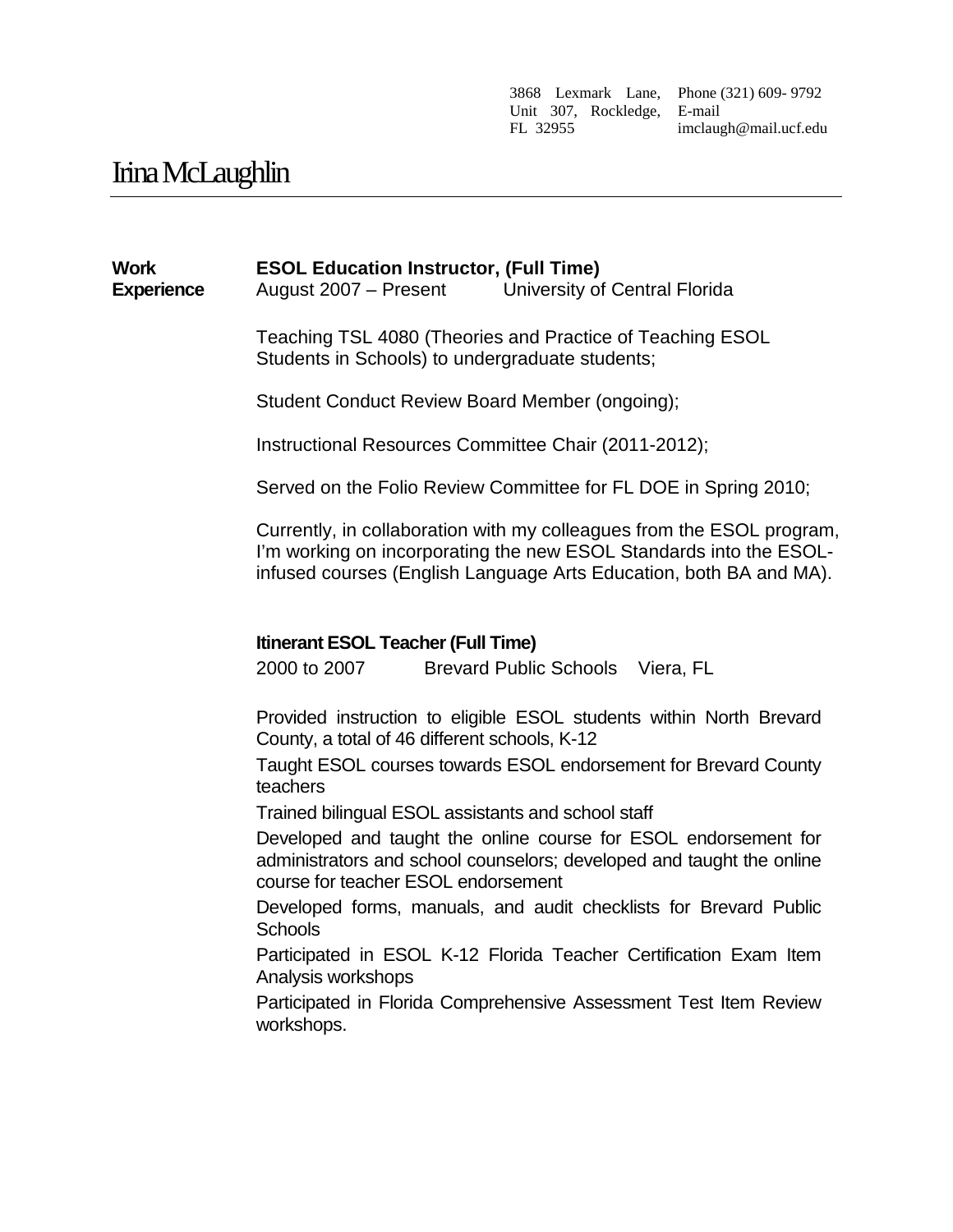#### **University of Phoenix, Faculty (Part Time)**

Taught an online course, *Instruction and Assessment of English Language Learners,* to the graduate students working towards MA in Secondary Education.

#### **ESL Instructor (Full Time)**

1996 to 1997 Beijing Nokia Telecommunications Ltd., Beijing, P.R. China

Taught English conversation, reading, writing, and grammar to company management and employees at all levels of English proficiency. Responsible for developing a curriculum, planning and delivering lessons, developing teaching materials and adapting textbooks. Editor of the company web site for learning English.

#### **ESL Instructor (Full Time)**

1995 to 1996 ABB China Ltd., Beijing, P.R. China

Taught conversational and business English to the company staff at beginning and intermediate levels; intensive English to employees going abroad for training. Editor of the China-Wide company website for learning English. Responsible for lesson planning, instruction, and developing teaching materials.

#### **EFL Instructor (Full Time)**

1994 to 1995 Yu Cai Middle School for Young Talents, Shenyang, P.R. China

Taught English conversation, reading, grammar and writing 18 hours a week to a total of 174 students: the 1<sup>st</sup> year students majoring in computers, 3 classes of the  $2^{nd}$  year students majoring in math,  $3^{rd}$  year students majoring in English. Responsible for developing a curriculum, lesson planning and instruction, assessment, and developing teaching materials.

#### **RFL Instructor (Full Time)**

1993 to 1994 National University of Defense Technology, Changsha, P.R. China

Taught Russian as a foreign language 18 hours a week to undergraduate and graduate students. Responsible for planning and delivering lessons, assessment, developing curriculum and teaching materials.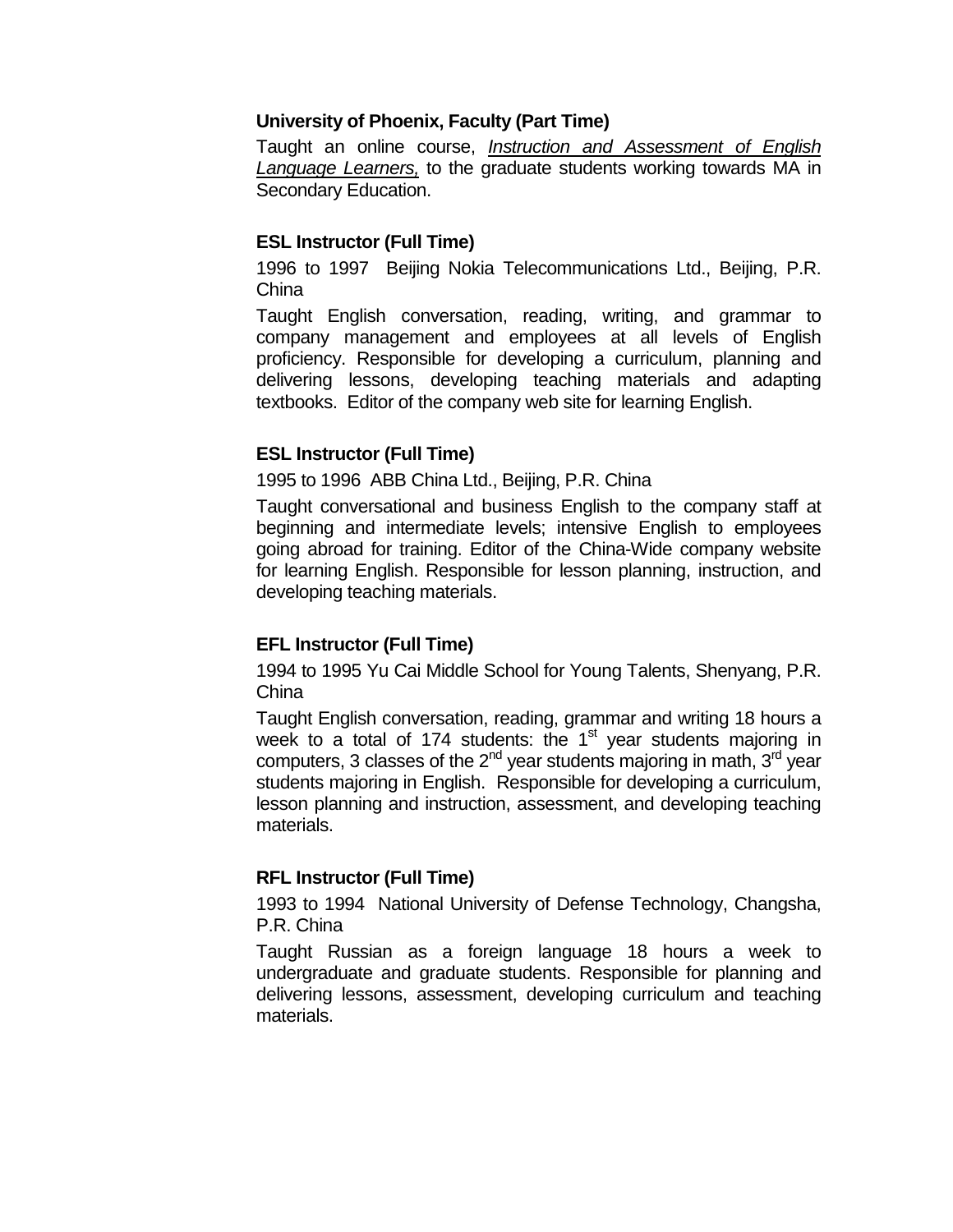## **RFL Instructor (Full Time)**

1992 to 1993 Harbin Transportation College, Harbin, P.R. China Taught Russian language 12 hours a week to undergraduate students; 6 hours a week to the college staff. Responsible for developing a curriculum, planning and delivering lessons, and developing teaching materials.

## **RFL Instructor (Full Time)**

1991 to 1992 Daqing Petroleum Institute, Anda, P.R. China Taught Russian language 18 hours a week to graduate students and teaching staff.

| <b>Education</b>                           | 1983 to 1988 Teachers Training University, Khabarovsk, Russia<br>BA, Teaching English and German as Foreign Languages                                                        |
|--------------------------------------------|------------------------------------------------------------------------------------------------------------------------------------------------------------------------------|
|                                            | 1998 to 1999 Eastern Michigan University, Ypsilanti, MI<br><b>MA, TESOL</b> (1999)                                                                                           |
|                                            | Member of the panel "Researching Your Own Classroom"<br>ш<br>MITESOL 99 Conference, Ann Arbor, MI                                                                            |
| <b>Professional</b><br><b>Certificates</b> | State of Florida Department of Education<br>Professional Educator's Certificate<br><b>ESOL K-12, July 1, 2007</b><br><b>E-Learning Design Certificate, February 25, 2007</b> |